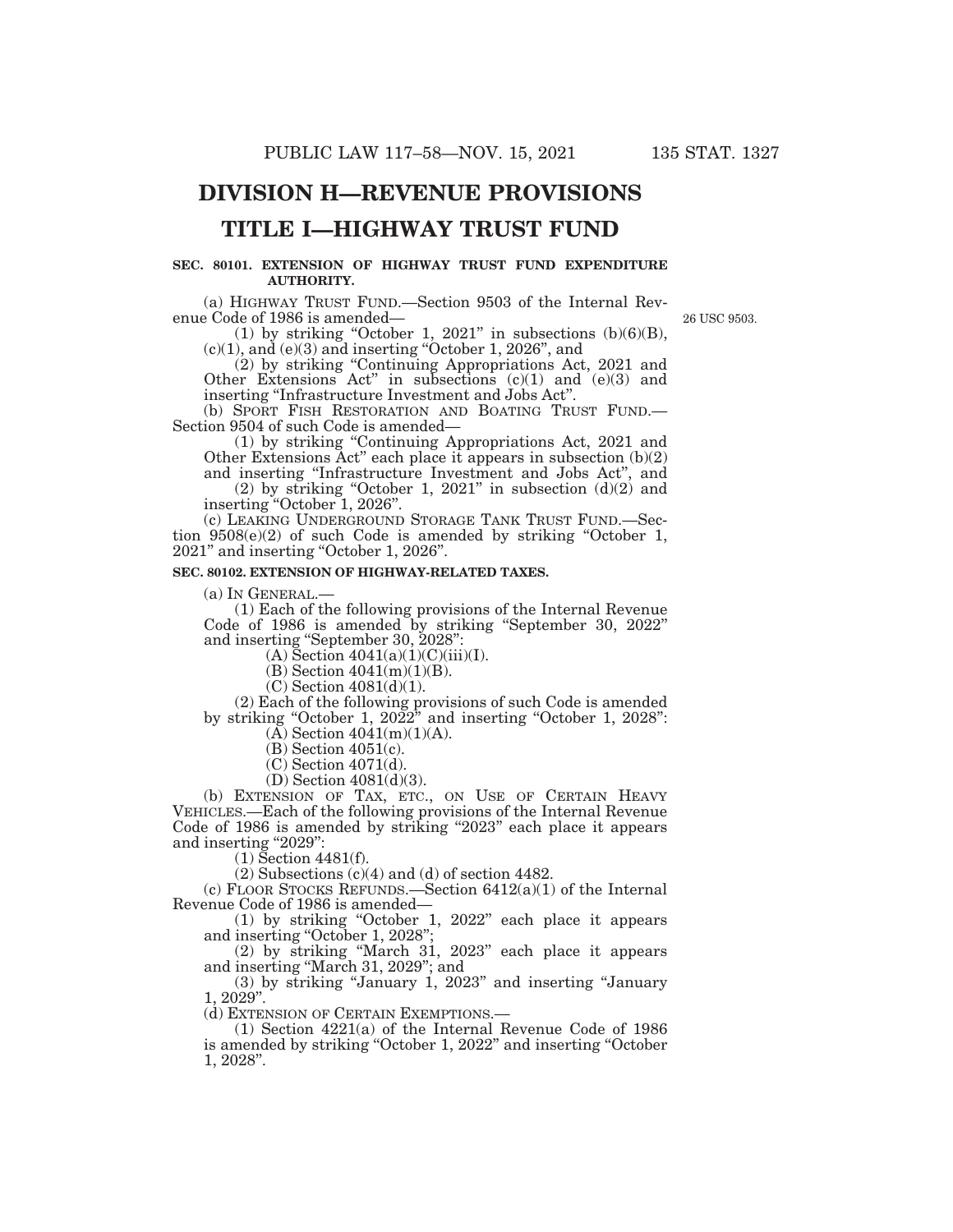26 USC 4483.

(2) Section 4483(i) of such Code is amended by striking ''October 1, 2023'' and inserting ''October 1, 2029''.

(e) EXTENSION OF TRANSFERS OF CERTAIN TAXES.—

(1) IN GENERAL.—Section 9503 of the Internal Revenue Code of 1986 is amended—

 $(A)$  in subsection  $(b)$ –

(i) by striking "October 1, 2022" each place it appears in paragraphs (1) and (2) and inserting ''October 1, 2028'';

(ii) by striking ''OCTOBER 1, 2022'' in the heading of paragraph (2) and inserting "OCTOBER 1, 2028";

(iii) by striking ''September 30, 2022'' in paragraph (2) and inserting ''September 30, 2028''; and

(iv) by striking ''July 1, 2023'' in paragraph (2) and inserting ''July 1, 2029''; and

(B) in subsection  $(c)(2)$ , by striking "July 1, 2023" and inserting "July 1, 2029".

(2) MOTORBOAT AND SMALL-ENGINE FUEL TAX TRANSFERS.—

(A) IN GENERAL.—Paragraphs  $(3)(A)(i)$  and  $(4)(A)$  of section 9503(c) of such Code are each amended by striking ''October 1, 2022'' and inserting ''October 1, 2028''.

(B) CONFORMING AMENDMENTS TO LAND AND WATER CONSERVATION FUND.—Section 200310 of title 54, United States Code, is amended—

(i) by striking ''October 1, 2023'' each place it appears and inserting ''October 1, 2029''; and

(ii) by striking ''October 1, 2022'' and inserting ''October 1, 2028''.

(f) EFFECTIVE DATE.—The amendments made by this section shall take effect on October 1, 2021.

### **SEC. 80103. FURTHER ADDITIONAL TRANSFERS TO TRUST FUND.**

Subsection (f) of section 9503 of the Internal Revenue Code of 1986 is amended by redesignating paragraph (11) as paragraph  $(12)$  and inserting after paragraph  $(10)$  the following new paragraph:

''(11) FURTHER TRANSFERS TO TRUST FUND.—Out of money in the Treasury not otherwise appropriated, there is hereby

"(A)  $$90,000,000,000$  to the Highway Account (as defined in subsection  $(e)(5)(B)$  in the Highway Trust Fund; and

''(B) \$28,000,000,000 to the Mass Transit Account in the Highway Trust Fund.''.

## **TITLE II—CHEMICAL SUPERFUND**

### **SEC. 80201. EXTENSION AND MODIFICATION OF CERTAIN SUPERFUND EXCISE TAXES.**

(a) EXTENSION.—

(1) IN GENERAL.—Section 4661(c) of the Internal Revenue Code of 1986 is amended to read as follows:

''(c) TERMINATION.—No tax shall be imposed by this section after December 31, 2031.''.

(2) IMPORTED SUBSTANCES.—Section 4671(e) of the Internal Revenue Code of 1986 is amended to read as follows: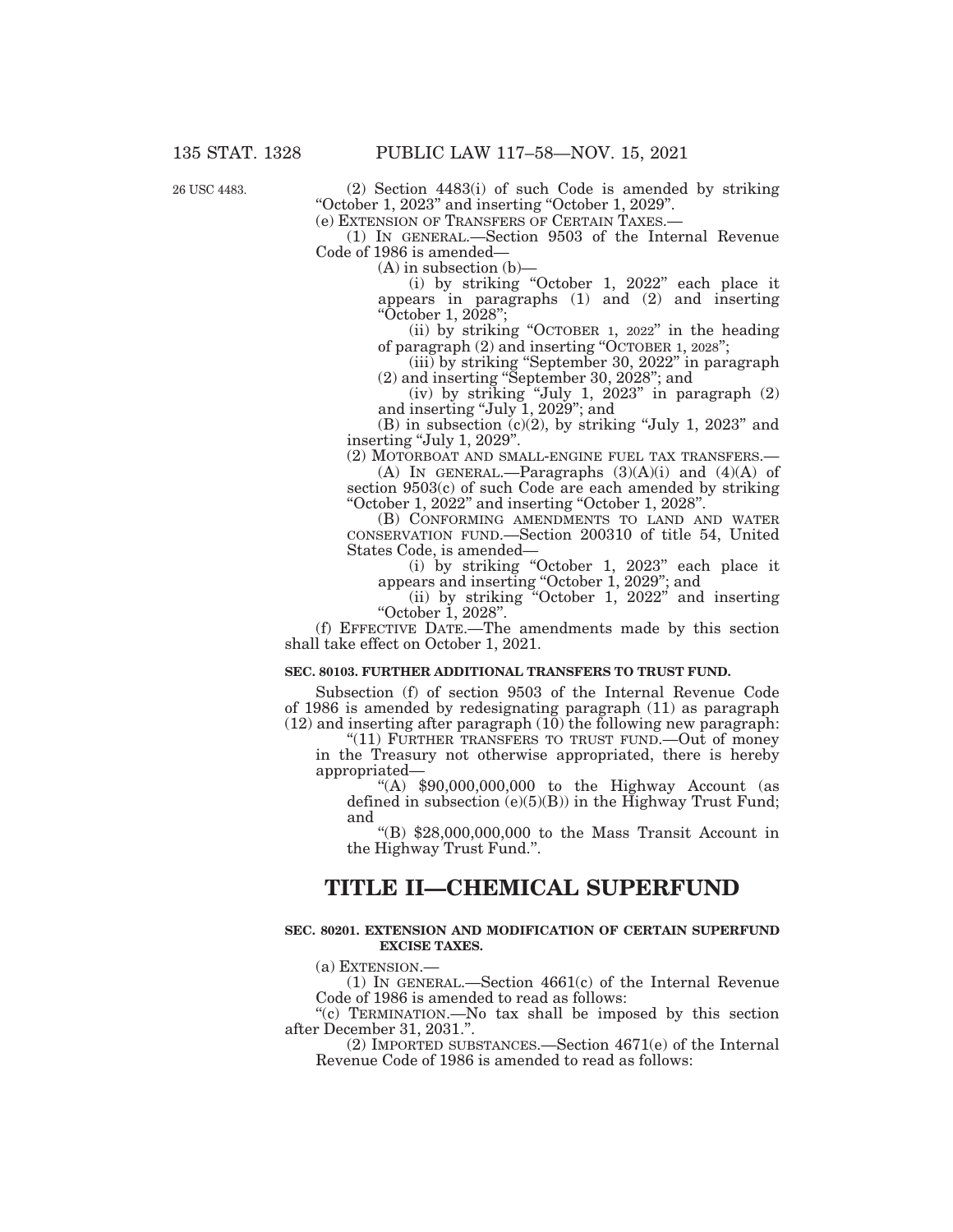"(e) TERMINATION.—No tax shall be imposed by this section after December 31, 2031."<br>(b) MODIFICATION OF RATES.—

26 USC 4661.

(b) MODIFICATION OF TATES.—<br>
(1) IN GENERAL.—Section 4661(b) of the Internal Revenue<br>
Code of 1986 is amended to read as follows:<br>
"(b) AMOUNT OF TAX.—The amount of tax imposed by subsection<br>
(a) shall be determined in ac

| "In the case of: | The tax is the fol-<br>lowing<br>amount per ton: |
|------------------|--------------------------------------------------|
|                  | \$9.74                                           |
|                  | 9.74                                             |
|                  | 9.74                                             |
|                  | 9.74                                             |
|                  | 9.74                                             |
|                  | 9.74                                             |
|                  | 6.88                                             |
|                  | 9.74                                             |
|                  | 9.74                                             |
|                  | 9.74                                             |
|                  | 9.74                                             |
|                  | 5.28                                             |
|                  | 8.90                                             |
|                  | 7.50                                             |
|                  | 8.90                                             |
|                  | 6.82                                             |
|                  | 4.60                                             |
|                  | 8.90                                             |
|                  | 8.90                                             |
|                  | 5.40                                             |
|                  | 8.90                                             |
|                  | 3.04                                             |
|                  | 3.38                                             |
|                  | 3.74                                             |
|                  | 8.90                                             |
|                  | 3.74                                             |
|                  | 7.18                                             |
|                  | 7.94                                             |
|                  | 0.58                                             |
|                  | 8.46                                             |
|                  | 8.28                                             |
|                  | 8.90                                             |
|                  | 8.90                                             |
|                  | 8.90                                             |
|                  | 5.70                                             |
|                  | 4.24                                             |
|                  | 4.44                                             |
|                  | 3.80                                             |
|                  | 0.44                                             |
|                  | 0.56                                             |
|                  | 0.52                                             |
|                  | $0.48$ .".                                       |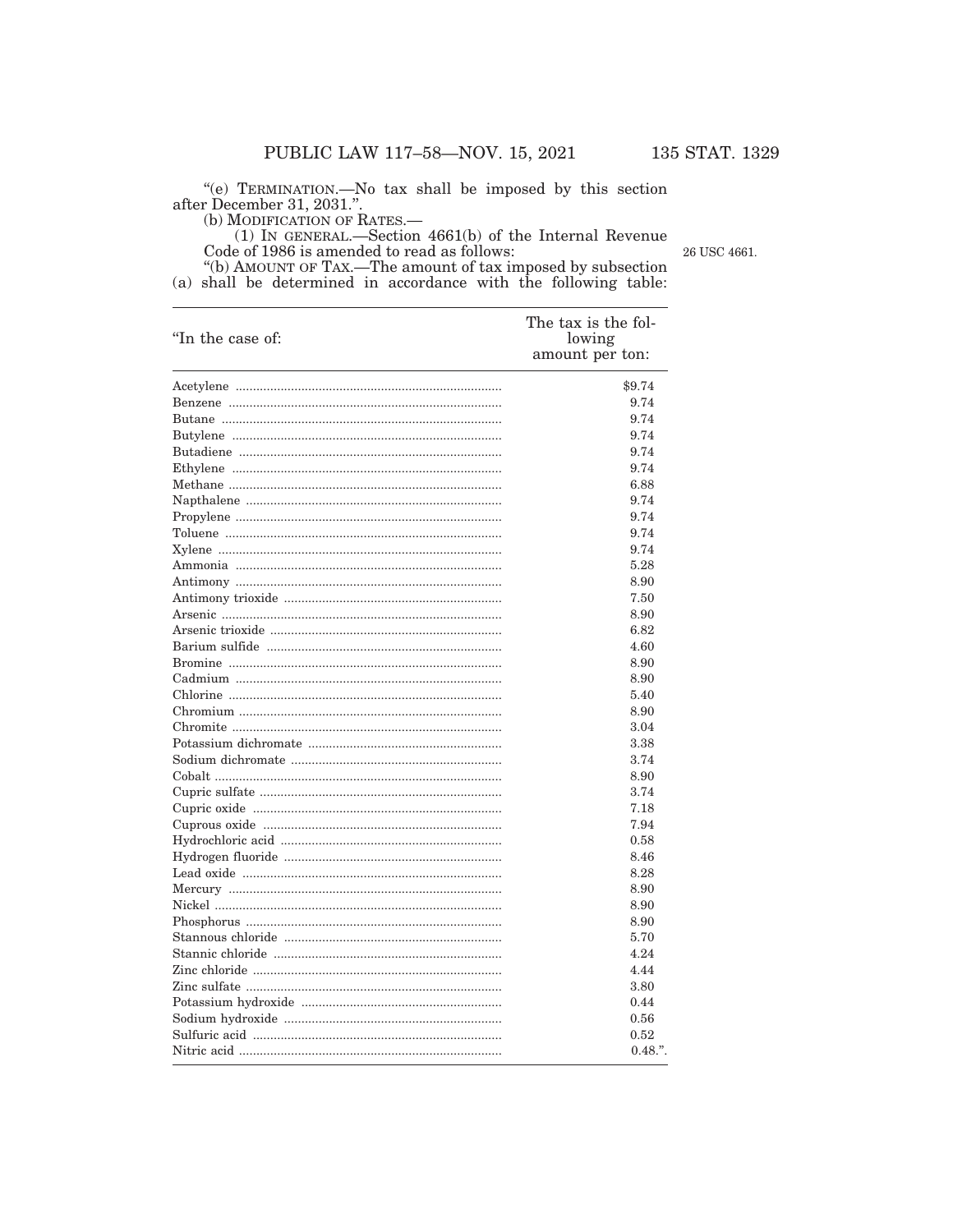(2) RATE ON TAXABLE SUBSTANCES WHERE IMPORTER DOES NOT FURNISH INFORMATION TO THE SECRETARY.—Section 4671(b)(2) of such Code is amended by striking ''5 percent'' and inserting "10 percent".

(c) RULES RELATING TO TAXABLE SUBSTANCES.—

(1) MODIFICATION OF DETERMINATION OF TAXABLE SUB-STANCES.—Section 4672(a)(2)(B) of the Internal Revenue Code of 1986 is amended by striking ''50 percent'' each place it appears and inserting "20 percent".

(2) PRESUMPTION AS A TAXABLE SUBSTANCE FOR PRIOR DETERMINATIONS.—Except as otherwise determined by the Secretary of the Treasury (or the Secretary's delegate), any substance which was determined to be a taxable substance by reason of section 4672(a)(2) of the Internal Revenue Code of 1986 prior to the date of enactment of this Act shall continue to be treated as a taxable substance for purposes of such section after such date.

(3) PUBLICATION OF INITIAL LIST.—Not later than January 1, 2022, the Secretary of the Treasury (or the Secretary's delegate) shall publish an initial list of taxable substances under section 4672(a) of the Internal Revenue Code of 1986.

(d) EFFECTIVE DATE.—The amendments made by this section shall take effect on July 1, 2022.

# **TITLE III—CUSTOMS USER FEES**

#### **SEC. 80301. EXTENSION OF CUSTOMS USER FEES.**

(a) IN GENERAL.—Section 13031(j)(3) of the Consolidated Omnibus Budget Reconciliation Act of 1985 (19 U.S.C. 58c(j)(3)) is amended—

(1) in subparagraph (A), by striking ''September 30, 2030'' and inserting ''September 30, 2031''; and

(2) in subparagraph (B)(i), by striking ''September 30, 2030'' and inserting ''September 30, 2031''.

(b) RATE FOR MERCHANDISE PROCESSING FEES.—Section 503 of the United States-Korea Free Trade Agreement Implementation Act (Public Law 112–41; 19 U.S.C. 3805 note) is amended by striking "September 30, 2030" and inserting "September 30, 2031".

### **TITLE IV—BOND PROVISIONS**

#### **SEC. 80401. PRIVATE ACTIVITY BONDS FOR QUALIFIED BROADBAND PROJECTS.**

26 USC 142.

(a) IN GENERAL.—Section 142(a) of the Internal Revenue Code of 1986 is amended by striking ''or'' at the end of paragraph (14), by striking the period at the end of paragraph (15) and inserting , or", and by adding at the end the following new paragraph:

''(16) qualified broadband projects.''. (b) QUALIFIED BROADBAND PROJECTS.—Section 142 of such Code is amended by adding at the end the following new subsection:  $\binom{10}{10}$  QUALIFIED BROADBAND PROJECT.

"(1) IN GENERAL.—For purposes of subsection (a)(16), the term 'qualified broadband project' means any project which— ''(A) is designed to provide broadband service solely

to 1 or more census block groups in which more than

26 USC 4672 note.

26 USC 4671.

26 USC 4672 note.

26 USC 4661 note.